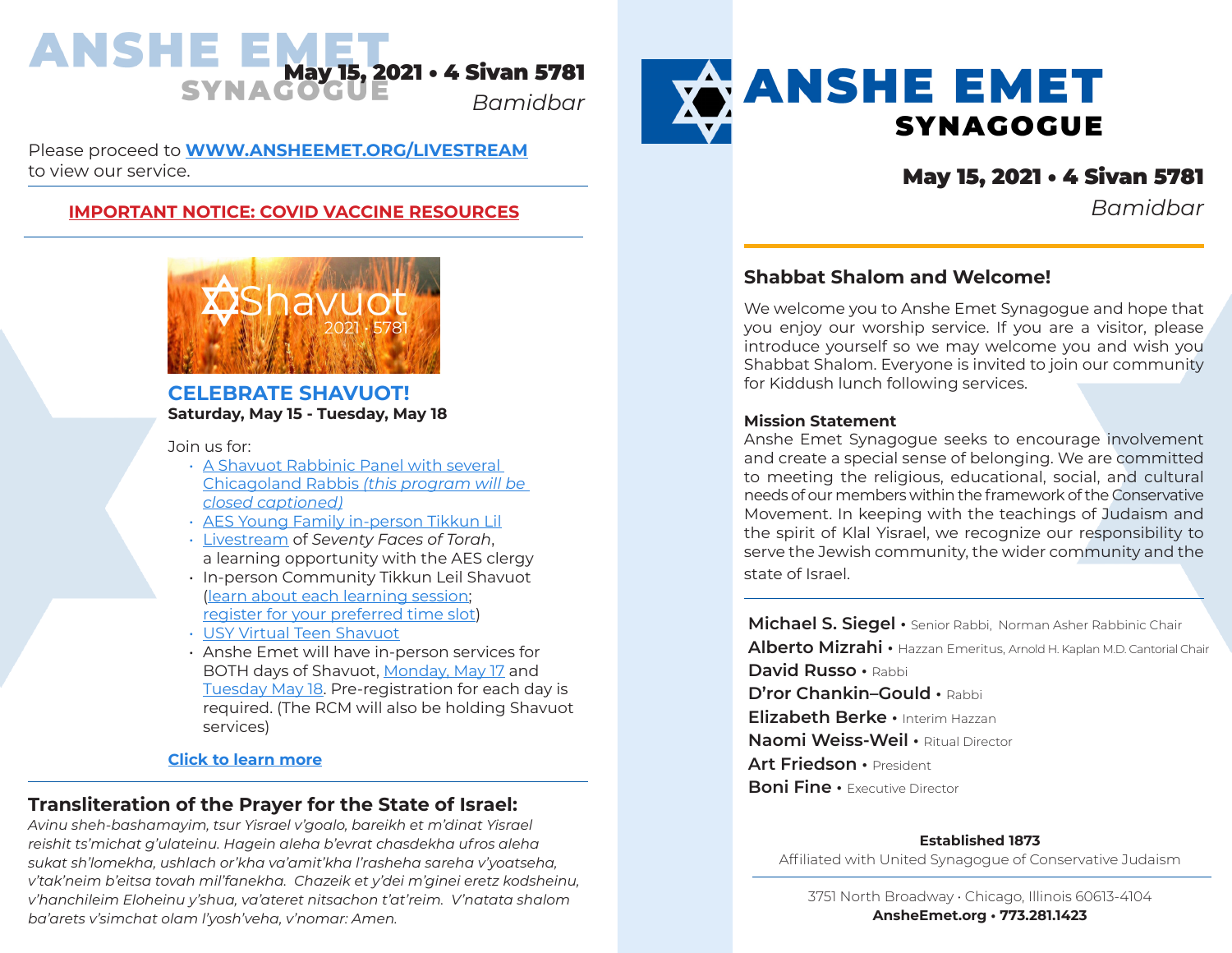# **Parsha Summary**

Bamidbar • In the Desert Numbers 1:1 - 4:20

We remember those of our Anshe Emet family who are no longer with us and whose Yahrzeits we observe this week.

#### *May their memory be for a blessing.*

The Book of Numbers begins in the wilderness of Sinai (Ba-Midbar means "wilderness"). The people are organized into a military camp, which requires taking a census to know their precise number. Moses, Aaron, and the chiefs of the tribes register all the men over the age of 20. The total comes to a little over 600,000. The Levites are not included in the census with the other Israelites.

Once Moses has ascertained their numbers, each Israelite is told to camp in military divisions with his own tribe, with each tribe assuming an assigned position around the Tabernacle. The Levites are assigned to be attendants to the priests, and the priests are given sole responsibility for performing the rituals of the sanctuary. All of this takes place around the foot of Mount Sinai.

In the wilderness near the mountain, God tells Moses to perform a census of the Levite males from the age of 1 month. Their total was 22,000. In lieu of God possessing the firstborn among the Israelites, the Levites are now pledged to divine service. There follows a second census of the Levites, this time numbering those between the ages of 30 and 50, for the purpose of determining workforce available to transport the Tabernacle through the wilderness.

### **The Bedside Torah: Wisdom, Visions, and Dream Rabbi Bradely Shavit Artson**

Naum Abelskey Bessie Aberg Sidney Adler Lewis Becker Barbara Bonfigli Suzanne Bornstein Nathan Brodsky Joanne Caminer Rene Cardona Maurice L. Chapman Sonia Chircus Roslyn Cohen Crandus Jerry Delee Shimon Dragunsky Madeline Drell Jack Dubow Estelle R. Eisenberg Thelma "Tibey" E. Epstein Abraham Epstein Sarah Feinberg Helen Fine Jack Gallanter Barney Geller Sylvia Gillman David Goodman Pat Gordon Gladys F. Harrison Saul N. Harrison Kurt Heimann Herman Helfand Eli Hellman Aviva Hoffman Jennie Iker Louis Itzkowitz David L. Jacobson Joan Jonas Lev Kalmyk Macy Kaminsky Henry J. Kass Charles Kaufman Samuel Kessel Irving Kimmel

Clifford Aarons

Zelda Kimmel Sonya S. Kleinberg Fannie Kozer Paul Kraus Herman Kruger Regina Lerner Mollie Levee Gerald Levin Roy Levine Harry Levy Stan Livingston Blossom Lowenstein Haskell Lowenstein Edward Lust Louis Metzger Samuel Edward Moffic Menahem H. More Peter J. Nussbaum Adele Pechnik Lester Podolsky Phyllis Rackoff Max Reich Zelda Reisman Bessie Rissman Louis Rocah Ruth Rodin Ruth Sack Isaak Sapozhnikob Tillie Schneiderman Harlan Schraber Anshel Shamberg Morris Shapiro Byron Sherwin Philipe Shoolin Seymour Siegel Samuel Slutzkin Albert Spector Henry George Stein Julius Steinberg Leona Stern Irvin Swartzberg Evelyn Tebner

# **Yahrzeits**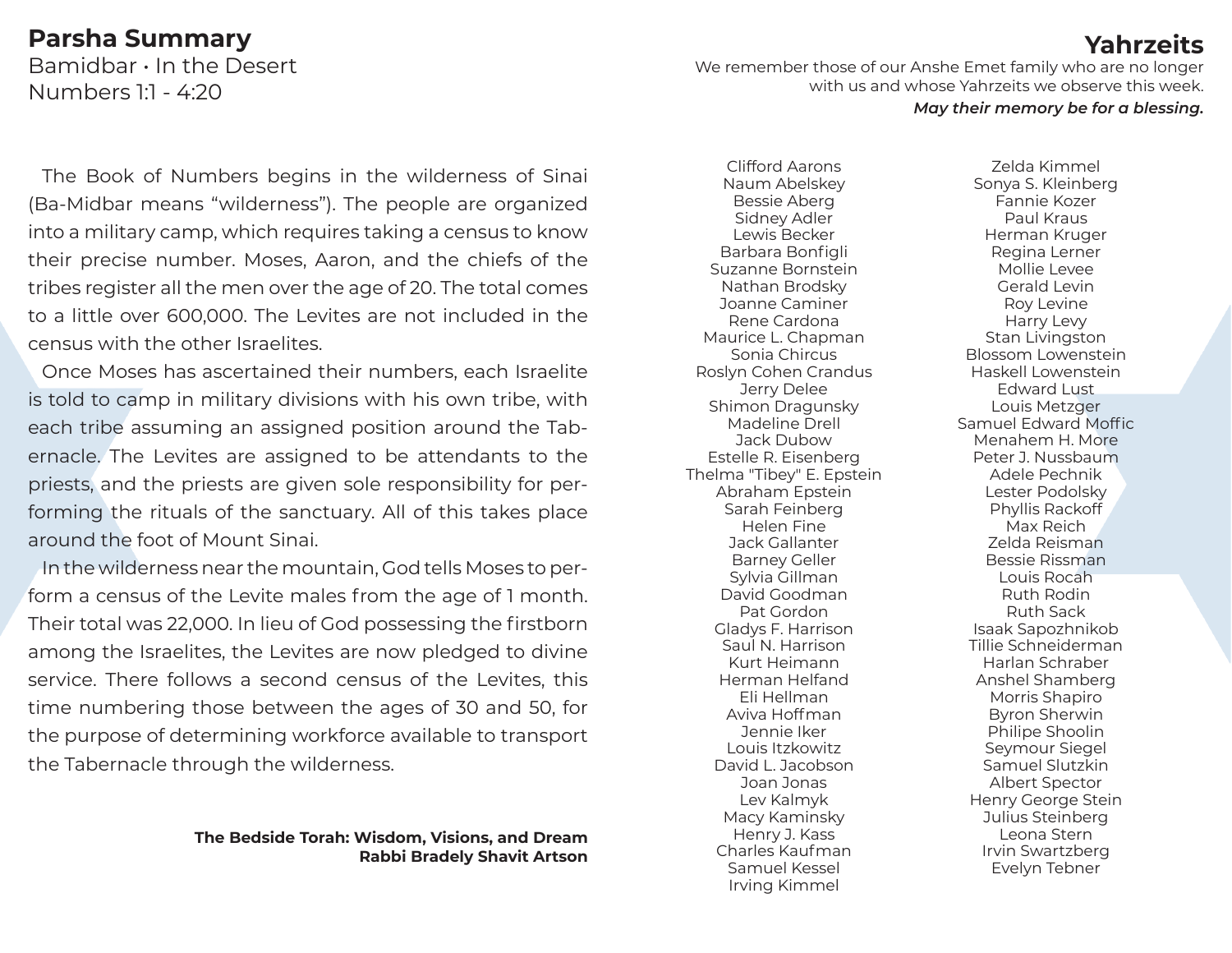# **Help Us Be There For You**

Synagogue is a place where you want to feel at home, nourished, nurtured and spiritually fulfilled; a place where your soul, heart and head are touched. It is a place where you and your children feel a sense of relevance. It is a place where you are safe, where you are stimulated, and where you will find a welcoming community.

As part of this commitment, the clergy at Anshe Emet are here to help with Simchas and crises in your or your family's life. If you know someone who needs to speak with a member of our clergy, or if you want to add a name to the Mi Sheberach list, please contact Antoinette (Toni) Nuñez at **773-868-5120** or **[anunez@ansheemet.org](mailto:anunez%40ansheemet.org?subject=)**. Names will be kept on the Mi Sheberach list for two weeks only unless otherwise specified.

# **HaZaK • Mondays at 1pm**

HaZaK is an Anshe Emet daytime program for mature adults with active minds. Co-taught by our clergy and other community educators, this year HaZaK is focusing on Jewish Ethics with the Melton curriculum "Ethics of Jewish Living." Generously funded by Beatrice Mayer, z"l.

#### **MONDAY, MAY 17 • NO HAZAK DUE TO SHAVUOT**

Visit **[ansheemet.org/livestream](https://www.ansheemet.org/podcasts/livestream/)** to join | **Meeting ID: 822 3547 8843 Contact Cantor Liz Berke for Zoom password** and more information at **[eberke@ansheemet.org](mailto:eberke%40ansheemet.org?subject=)**



# **SERENITY SHABBAT WITH DR. BETH FISHMAN FRIDAY, MAY 21 AT 6PM**

**Dr. Beth Fishman** will give the D'var Torah on May 21 in honor of "Serenity Shabbat", a Shabbat throughout Chicago focused on addiction and recovery in the Jewish community.

**Beth Fishman, Ph.D.** has worked with individuals and families impacted by a wide range of

substance use disorders and other addictive behaviors for over 25 years. Dr. Fishman is the Program Manager of addiction services at JCFS Chicago. In this capacity she offers education and support to Chicagoland Jews in recovery and their allies, and helps synagogues create safe, welcoming sacred space for individuals at risk and in recovery. She has championed and published on the need for Jewish organizations to open their buildings to 12 Step and other recovery meetings. Supporting the healing of adults raised in families with parental addiction is one of her areas of specialty. Dr. Fishman is licensed as a Clinical Psychologist by the State of Illinois.

**Cantor Berke** and **Emma Rehfeld** will also join the service.

All are welcome to **[join our livestreamed service](https://www.ansheemet.org/podcasts/livestream/)**.



**On-Line Bereavement Group** Supporting our community

### **May 24 • 7:30pm • Via Zoom**

Please join us, every fourth Monday of the month, for our **[online](https://zoom.us/j/170885666?pwd=cEF1VWw1OUNsTkZPK1dPNHpBdW9Idz09)** support group for adults who have experienced the death of a loved one within the past two years.

**Meeting ID: 170 885 666 Contact Tamar Brooks for Zoom Password: [tbrooks@ansheemet.org](mailto:tbrooks%40ansheemet.org?subject=)**

# **TORAH READING PAGE NUMBERS IN ETZ HAYIM**

**NUMBERS Chapters 2-4**

**1st Aliyah:** p. 774, 2:1-2:9 **2nd Aliyah:** p. 775, 2:10-2:16 **3rd Aliyah:** p. 776, 2:17-2:24 **4th Aliyah:** p. 776, 2:25-2:31 **5th Aliyah:** p. 777, 2:32-2:34 **6th Aliyah:** p. 777, 3:1-3:4 **7th Aliyah:** p. 778, 3:5-3:10 **8th Aliyah:** p. 778, 3:11-3:13

**Maftir: p. 785, 4:17-4:20 Haftarah:** p. 787, Hosea 2:1-2:22